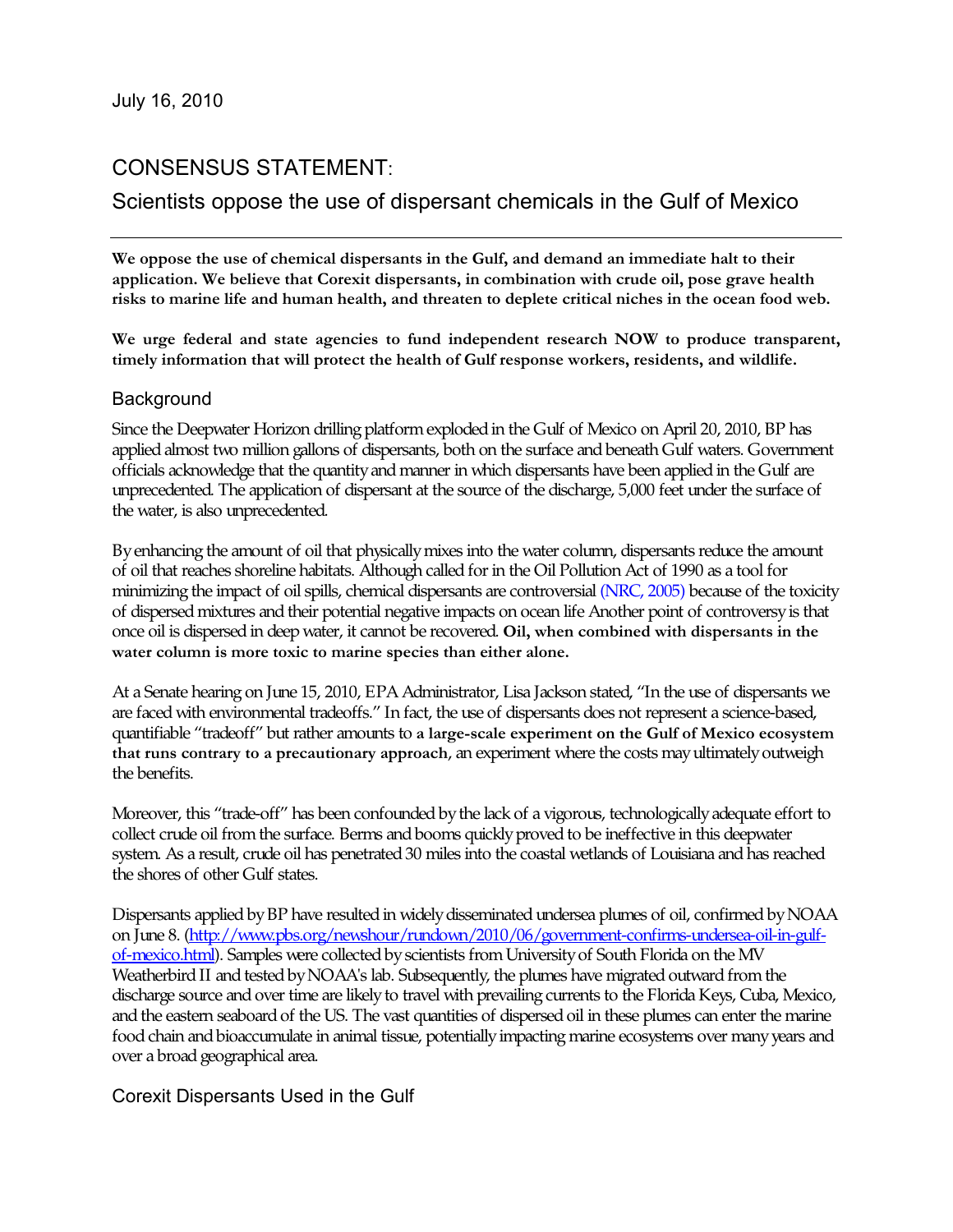Two dispersants, Corexit 9500 and 9527A, produced by Nalco of Naperville, Illinois, have been used in the Gulf [\(http://www.deepwaterhorizonresponse.com/go/site/2931/\)](http://www.deepwaterhorizonresponse.com/go/site/2931/). Although listed among EPA-approved dispersants, Corexits are oil industry-insider products, and are ranked by the EPA as more toxic and less effective than other approved dispersants, which has raised questions about their use in the Gulf (Scarlett et al 2005). A comprehensive report on the health hazards of crude oil and the known ingredients of Corexits is available at: [http://www.sciencecorps.org/crudeoilhazards.htm.](http://www.sciencecorps.org/crudeoilhazards.htm)

Corexit 9527A contains 2-BTE (2-butoxyethanol), a toxic solvent that ruptures red blood cells, causing hemolysis (bleeding) and liver and kidney damage (Johanson and Bowman, 1991, Nalco, 2010). Both Corexit dispersants contain petroleum solvents that mix with the crude oil mass and move through it, thus increasing the uptake of oil by organisms (NRC, 2005, Nalco, 2010).

The properties that facilitate the movement of dispersants through oil also make it easier for them to move through cell walls, skin barriers, and membranes that protect vital organs, underlying layers of skin, the surfaces of eyes, mouths, and other structures.

#### Crude Oil & Corexit Combined Are More Toxic Than Either Alone

The combination of Corexit and crude oil can be more toxic than either alone, since they contain many ingredients that target the same organs in the body. In addition, Corexit dispersants facilitate the entry of oil into the body, into cells, which can result in damage to every organ system [\(Burns](http://www.sciencecorps.org/crudeoilhazards.htm) and Harbut, 2010).

Exposure to chemicals in crude oil and dispersants can occur through skin contact, inhalation of contaminated air or soil/sand, and ingestion of contaminated water or food. These can occur simultaneously.

**Chemicals in crude oil and dispersants can cause a wide range of health effects in people and wildlife. Crude oil has many highly toxic chemical ingredients, including polycyclic aromatic hydrocarbons (PAHs), that can damage every system in the body.** These include:

| respiratory system            | nervous system, including the brain  |
|-------------------------------|--------------------------------------|
| liver                         | reproductive/urogenital system       |
| kidneys                       | endocrine system                     |
| circulatory system            | gastrointestinal system              |
| immune system                 | sensory systems                      |
| musculoskeletal system        | hematopoietic system (blood forming) |
| skin and integumentary system | disruption of normal metabolism      |

Damage to these systems can cause a wide range of diseases and conditions. Some may be immediately evident, and others can appear months or years later. The chemicals can impair normal growth and development through a variety of mechanisms, including endocrine disruption and direct fetal damage. Some of the chemicals, such as the PAHs, cause mutations that may lead to cancer and multi-generational birth defects ([Burns](http://www.sciencecorps.org/crudeoilhazards.htm) and Harbut, 2010). Of note, benzene, a human carcinogen, is a VOC that is released by crude oil (CDC, 1999). It is not known what additional VOCs (if any) are added to the crude oil mix by dispersants, due to a lack of disclosure about dispersant ingredients.

Potential human health effects include burning skin, difficulty breathing, headaches, heart palpitations, dizziness, confusion, and nausea — which have already been reported by some workers — as well as chemical pneumonia and internal bleeding [\(Burns](http://www.sciencecorps.org/crudeoilhazards.htm) and Harbut, 2010, US EPA 2010). These are more often noticed than more serious effects that don't have obvious signs and symptoms - lung, liver and kidney damage, infertility, immune system suppression, disruption of hormone levels, blood disorders, mutations, and cancer. Coastal communities could also experience more extreme health consequences, including long-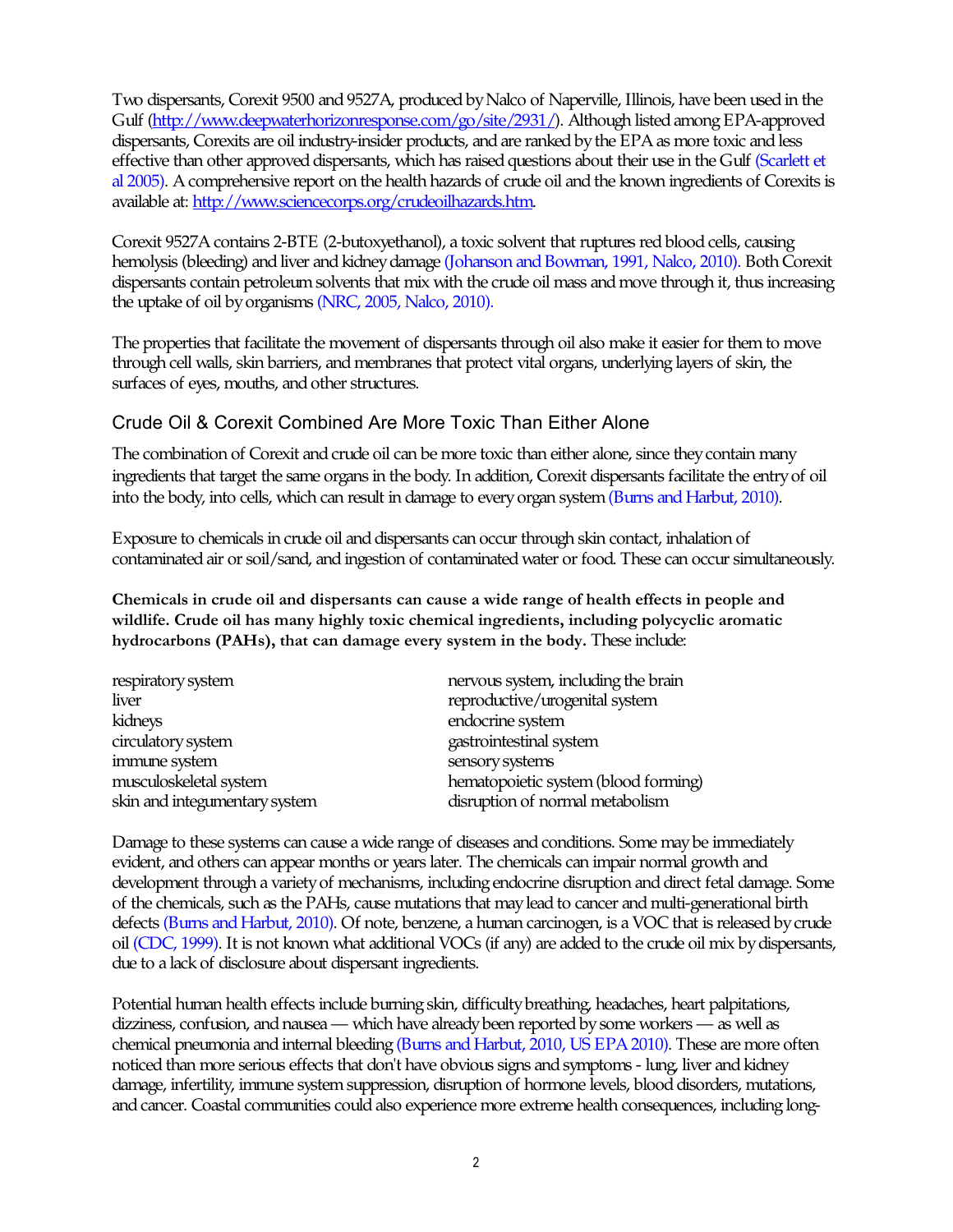term neurological effects on children and developing fetuses, and hereditary mutations. As of June 21, the Louisiana Department of Health and Hospitals reported 143 cases of illness "believed to be related to oil exposure", including 108 response workers (mostly men) and 35 coastal residents (two-thirds women) [\(http://www.dhh.louisiana.gov/\)](http://www.dhh.louisiana.gov/). The most common symptoms were headache, nausea, throat irritation, vomiting, cough and difficulty breathing.

#### Corexit Dispersant Ingredients Have Not Been Fully Disclosed

On June 8th, US EPA provided a list of chemicals they stated were in the two Corexit products used to date. Companies are not required to list all ingredients in their products, or to provide detailed information on those that they do list. They can claim ingredients are "proprietary" to avoid disclosure. Ingredients in a product may be listed as a **group** rather than a single chemical.

For example, the group "petroleum distillates, hydrotreated light" is listed on the MSDS for Corexit 9500. There are hundreds of chemicals within this group. Similarly, "organic sulfonic acid salts" are listed as an ingredient, but these may include many potential organic components. **Without specific information, it isn't possible to fully assess short or long-term human health hazards or ecological effects.** 

#### Toxic Impacts on Marine Life

Oil spill impacts can occur by 1) physical contact (oiling), 2) toxicity, and 3) loss of food web niches. Some of the effects of this spill are visible – 1866 dead oiled birds, 463 sea turtles, 59 dolphins, one sperm whale (DH Response Report July 14). Many scientists suspect that **the worst of the impacts on the Gulf are yet to come and will not be apparent without deliberate tracking and scientific assessment.** 

Since the 1970s, it has been known that application of dispersants to oil spills increases toxicity by increasing oil and hydrocarbon exposure to water column species. A review of the literature by Dye et al (1980) reported that "virtually every author who has investigated the toxicity of oil-dispersant mixtures reports dramatic increases in mortality compared to oil or dispersant alone, indicating the existence of supra-additive synergy." Today, many scientists are concerned about the likelihood of severe, acute impacts on a wide range of Gulf species that are now being exposed to Corexit and oil in the water column. For vulnerable species such as seagrass, corals, plankton, shrimp, crabs, and small fish, acute effects can be lethal, particularly during the spring spawning season (Ibemesim et al, 2008, Barron et al, 2003, Rhoton et al, 1998, Bhattacharyya et al 2003, Chapman et al 2007, Anderson et al, 2009, Couillard et al, 2005, Ramachandran et al, 2004, Fisher et al, 1993, Gulec et al, 1997). Coral larvae are extremely sensitive to the combined effects, with 0% fertilization rates in the presence of dispersant and dispersed oil, compared with 98% fertilization in the presence of oil alone (Negri and Heyward, 2000, Shafir et al, 2007, Epstein et al 2000).

As plumes of dispersed oil form in the water column, globules of oil and dispersant envelop and kill floating plankton, fish eggs and larvae – and everything else at sensitive life stages. Planktivorous species like herring and whale sharks indiscriminately feed on these globules and may break the oil down to more toxic byproducts. Already, vast numbers of bottom-feeders and filter-feeders have been decimated in heavily oiled areas such as Louisiana's Barataria Bay (Shaw, CNN 2010). **Depletion of these critical niches in the food web can set the stage for trophic cascades, causing the collapse of higher organisms** (Peterson et al. 2003).

At the top of the food web, large fish (amberjacks, tuna, grouper) and marine mammals are exposed to oil and dispersant through feeding on contaminated fish. Air-breathing animals like dolphins and sperm whales are exposed to volatile petroleum fumes every time they surface for air - and taking oil into the blowhole can cause chemical pneumonia and liver and kidney damage. Skin contact with Corexit and oil can cause ulcers and burns to membranes of the eyes and mouth. Corexit 9527, which was used in the Gulf until supplies ran out in May, contains the toxic solvent, 2-butoxyethanol, that ruptures red blood cells, causing animals to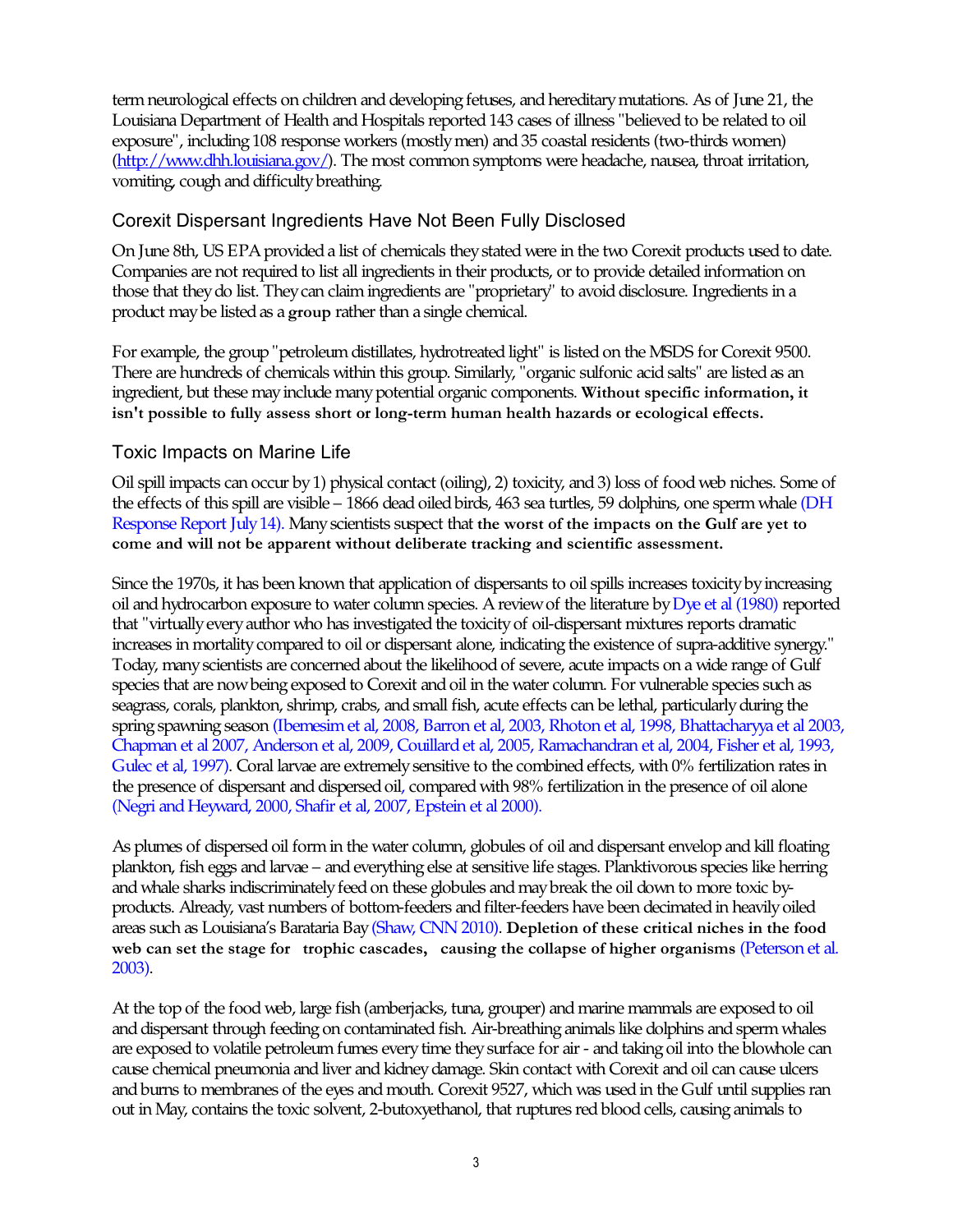undergo hemolysis (internal bleeding) ([Burns](http://www.sciencecorps.org/crudeoilhazards.htm) and Harbut, 2010, Nalco 2010). Fishermen in the Gulf have reported that dolphins spouting oil from the blowhole have approached their boats (Shaw, TEDXOilSpill, 2010). These dolphins are likely suffocating from petrochemical solvent-related burning of lung membranes ("chemical pneumonia") and thus are dying before our eyes. As scientists, the question is, how will we know?

Finally, dispersing oil at depth means that a significant volume of oil is not able to be recovered at the surface. This dispersed oil can enter the marine food chain at many points and bioaccumulate in animal tissue, potentially impacting marine ecosystems over many years and over a broad geographical area.

## Scientists Express Concerns

On July 10, 2010 the journal *Nature* reported concerns expressed by scientists about the implications of the use of dispersants (Nature News, July 10, 2010). David Valentine, a geomicrobiologist at the University of California, Santa Barbara, described BP's use of dispersants as "an experiment that's never been performed before – to dump that much of an industrial chemical into the ocean."

Susan Shaw, a marine toxicologist and director of the Marine Environmental Research Institute, responded to the EPA's announcement on 30 June that its initial round of toxicity testing on eight dispersants, including Corexit 9500 found no "biologically significant" endocrine-disrupting effects on the small estuarine fish and mysid shrimp tested. "We already know that dispersants are less toxic than oil if you compare the two," says Shaw. "But because Corexit contains a petroleum solvent, we're actually putting petroleum solvent on top of a petroleum spill. So it's increasing the hydrocarbons in the water column." Furthermore, says Shaw, the dispersant can increase the toxicity of the oil for those marine organisms that encounter it. "It's like a delivery system," says Shaw. "The [dispersed] oil enters the body more readily and it goes into the organs faster."

Dispersion is thought to speed up oil degradation because tiny droplets can be more readily metabolized by oil-eating microbes. Samantha Joye, a biogeochemist at the University of Georgia in Athens disagrees: "It assumes that the dispersant doesn't impact the microbial community, and we have no idea if that's true or not. There's just as good a chance that this dispersant is killing off a critical portion of the microbial community as it is that it's stimulating the breakdown of oil."

### Federal Agencies Need to Fully Disclose Test Results

Although EPA has listed extensive sampling and analysis plans on the federal spill website, they have not provided most of the results that they have. They do not describe the chemicals that people are inhaling, nor do they warn people that many volatile organic chemicals from crude oil can have serious long term health consequences, including cancer.

Similarly, NOAA has been accused of "hoarding" its Natural Resources Damage Assessment (NRDA) data on the extent and effect of undersea oil plumes. Despite early urgent warnings from independent scientists that oil suspended in the water column is likely killing wide swaths of sea life, NOAA was slow to send out research vessels to probe the extent of the problem. To date, very little of the NRDA data has been released to researchers, presumably because of pending litigation. However, the raw data is being immediately turned over to the Joint Incident Command, and thus to the lead defendant, BP.

### The Need to Know

Beyond the 11 men who were killed in the Deepwater Horizon rig explosion, the human toll of the Gulf oil spill is unknown. In past disasters, inadequate public information and protections have caused serious health problems among responders and local communities that were poorly informed about hazards.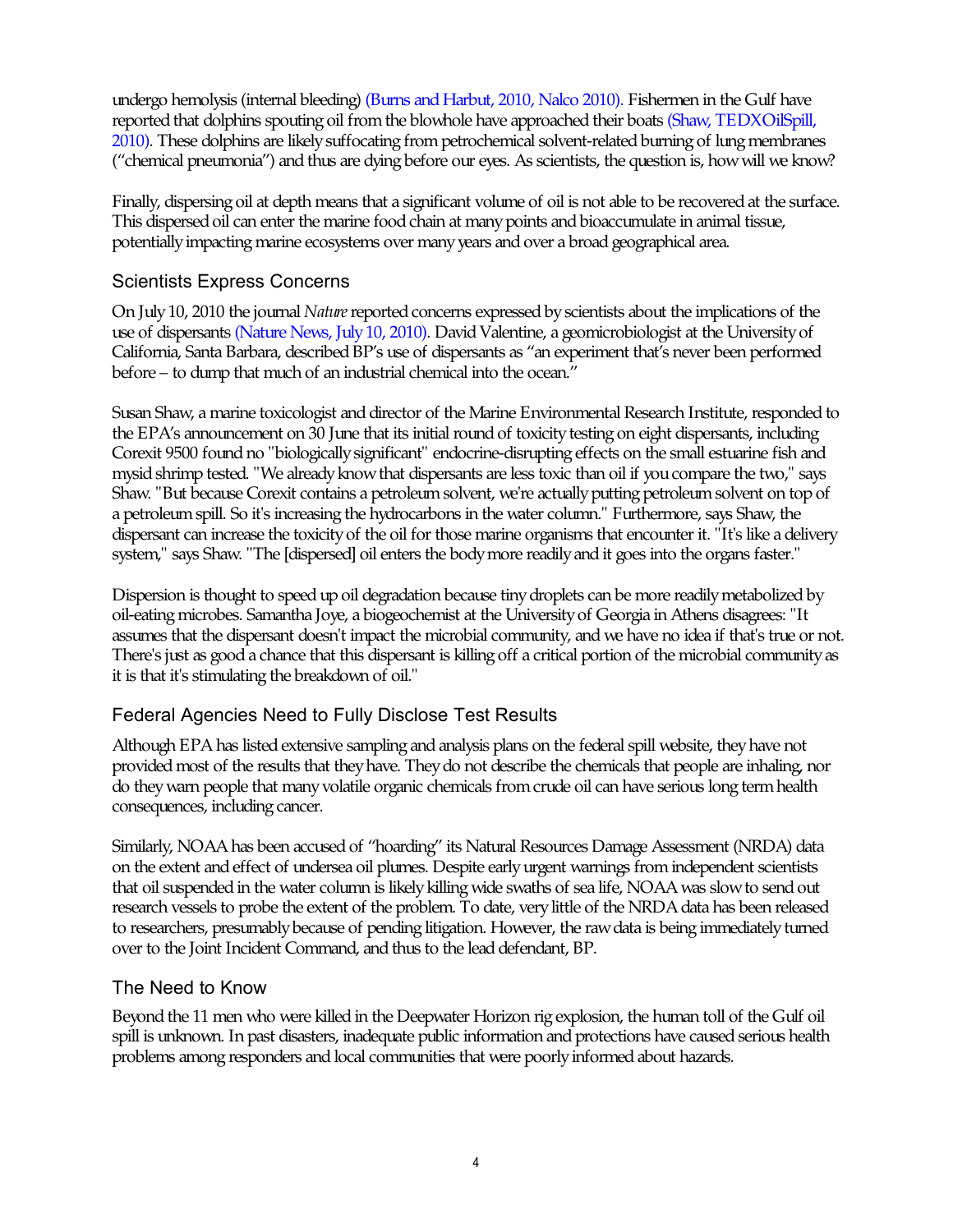To mitigate past and future damage to human and wildlife populations as well as the ocean ecosystem, **it is critical that the federal government and state agencies provide the results of their air, water, seafood, and other testing to the public as soon as the information becomes available.** 

Withholding information, however well-intentioned, is dangerous and should be avoided at all costs. Testing results must be made available as quickly as possible to enable Gulf officials, response workers, and individual citizens to make informed decisions regarding potential health risks and the best courses of action.

We urge federal agencies to provide the following to ensure the best possible health for people and wildlife in the Gulf Region:

**1**. An immediate halt to the use of chemical dispersants in the Gulf of Mexico, particularly the application of dispersants at depth.

**2.** Full disclosure of all the chemical ingredients in the Corexit formulations and full toxicity data on these chemicals in combination with oil – this information should be posted on a website and should include studies submitted by the manufacturers to EPA, not meaningless summaries.

**3.** A federal site that provides adverse effects information from the previous uses of Corexit dispersants. This should cover environmental media, wildlife, and human populations. This information was collected after Corexit 9527 was used in the Exxon Valdez spill in Alaska.

**4.** Access to the extensive monitoring data that EPA and NOAA have collected documenting what chemicals are in the air and water and their observed adverse impacts. Only limited summary data have been provided to the public.

**5.** Funding for independent research on short-term and long-term impacts; money that is available to qualified researchers NOW, not months later (as in the Exxon Valdez spill) when exposure has lessened and impacts will be difficult, if not impossible, to document.

#### References

- Anderson, B.S., Arenella-Parkerson, D., Phillips, B.M., Tjeerdema, R.S., Crane, D., 2009. Preliminary investigation of the effects of dispersed Prudhoe Bay Crude Oil on developing topsmelt embryos, *Atherinops affinis*. Environmental Pollution 157, 1058-1061.
- Barron, M.G., Carls, M.G., Short, J.W., Rice, S.D., 2003. Photoenhanced toxicity of aqueous phase and chemically dispersed weathered Alaska North Slope crude oil to Pacific herring eggs and larvae. Environmental Toxicology and Chemistry 22, 650-660.
- Bhattacharyya, S., Klerks, P.L., Nyman, J.A., 2003. Toxicity to freshwater organisms from oils and oil spill chemical treatments in laboratory microcosms. Environmental Pollution 122, , 205-215.
- Burns, K. and Harbut, M.R., 2010. Gulf Oil Spill Hazards, Sciencecorps, Lexington, MA, June 14, 2010. Available at <http://www.sciencecorps.org/crudeoilhazards.htm>
- Chapman, H., Purnell, K., Law, R.J., Kirby, M.F., 2007. The use of chemical dispersants to combat oil spills at sea: A review of practice and research needs in Europe. Marine Pollution Bulletin 54, 827-838.
- Couillard, C.M., Lee, K., Légaré, B., King, T.L., 2005. Effect of dispersant on the composition of the water-accommodated fraction of crude oil and its toxicity to larval marine fish. Environmental Toxicology and Chemistry 24, 1496-1504.

Deepwater Horizon Response Consolidated Fish & Wildlife Report July 14, 2010. Available at: <http://www.deepwaterhorizonresponse.com/go/site/2931/>.

- Dye, C.W., Frydenborg, R.B., 1980. Oil dispersants and the environmental consequences of their usage: A literature review. Technical Series. State of Florida - Department of Environmental Regulation.
- Epstein, N., R. P. M. Bak, et al. 2000. Toxicity of third generation dispersants and dispersed Egyptian crude oil on Red Sea coral larvae. Marine Pollution Bulletin 40(6), 497-503.
- Fisher, W.S., Foss, S.S., 1993. A simple test for toxicity of Number 2 fuel oil and oil dispersants to embryos of grass shrimp, *Palaemonetes pugio*. Marine Pollution Bulletin 26, 385-391.
- Gulec, I., Holdway, D.A., 1997. Toxicity of dispersant, oil, and dispersed oil to two marine organisms. 1997 International Oil Spill Conference, pp. 1010-1011.